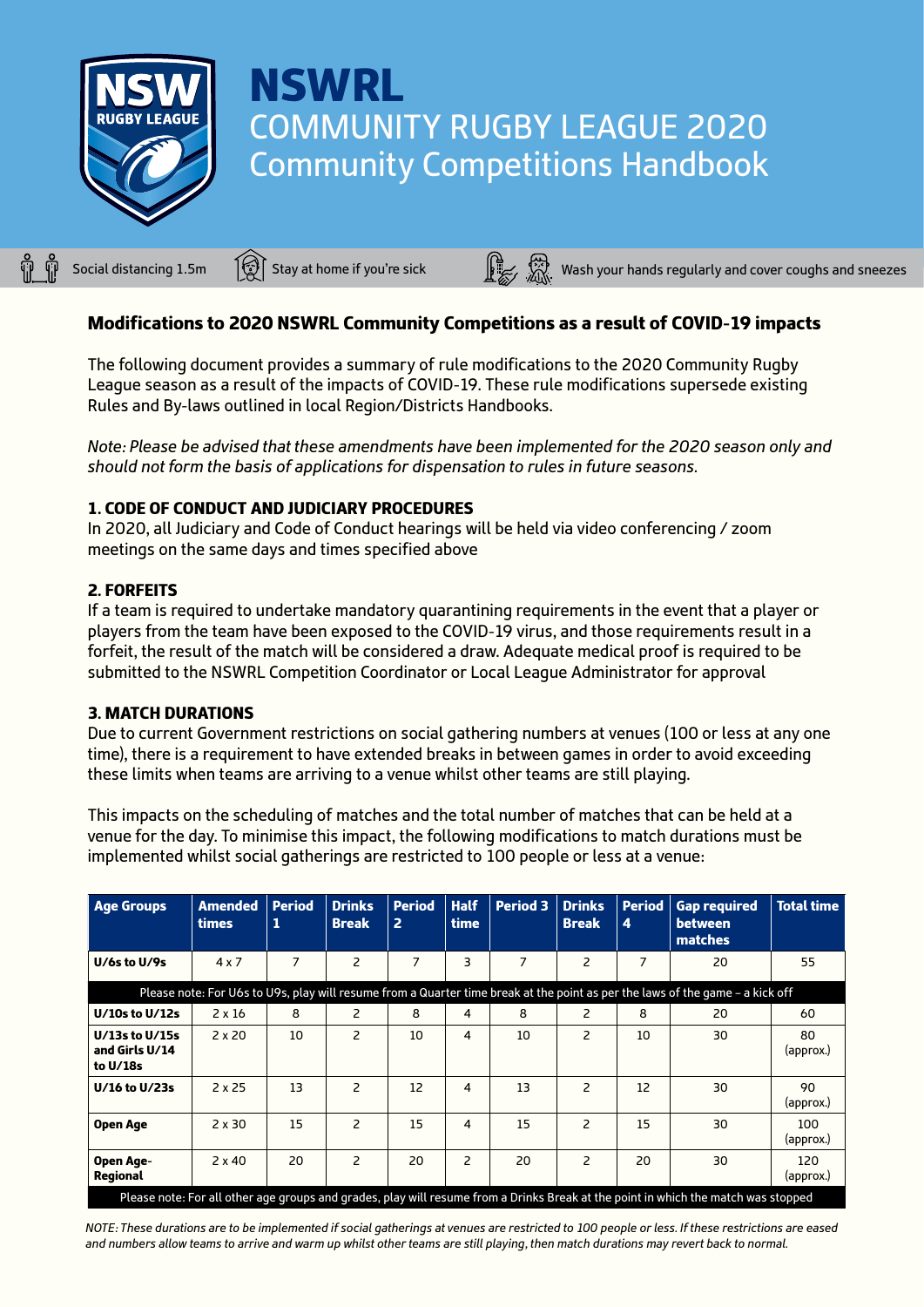

# **NSWRL** COMMUNITY RUGBY LEAGUE 2020 Community Competitions Handbook

Social distancing 1.5m  $\bigcirc$  Stay at home if you're sick  $\bigcirc$   $\bigcirc$  Wash your hands regularly and cover coughs and sneezes

League tag times are the same as the table above.

*NOTE: These durations are to be implemented if social gatherings at venues are restricted to 100 people or less. If these restrictions are eased and numbers allow teams to arrive and warm up whilst other teams are still playing, then match durations may revert back to normal.* 

### 4. FIRST AID / TRAINERS

All trainers who enter the field of play, must not carry water bottles or administer water to players during play. Drink breaks will be scheduled for quarter, half and three quarter break times as outlined in the match duration table above

### 5. GRADING / RE-GRADING

Regrading rules and processes may be District / Region specific and therefore, local Rules and By-laws relating to re-grading of teams will apply. Please contact your District / Region Administrator for more information

For all NSWRL Conference Competitions, the NSWRL Community Competitions Coordinator, in collaboration with the Stakeholders group, will have the ability to move teams from their current division after three (3) rounds have been played

After three (3) matches, no teams will be moved from their current position

# 6. TIME OFF AND SCHEDULED TIME DELAY

No time off during regular competition matches

Should restrictions on social gatherings of 100 people or less be eased, allowing normal scheduling to resume, time-off rules may revert back to normal

# 7. REGISTRATION

The June 30th cut off for players to register and de-registrations to occur, will not be in effect for the 2020 season. Player eligibility requirements for participation in Finals Series will still apply

In 2020, rules that determine if players from Major Competition teams on a portability agreement are included in the maximum registration quota of a team participating in a Community Rugby League competition, as well as the maximum number of portability agreements that are allowed, may be District / Region specific and therefore, local Rules and By-laws will apply. Please contact your District / Region Administrator for more information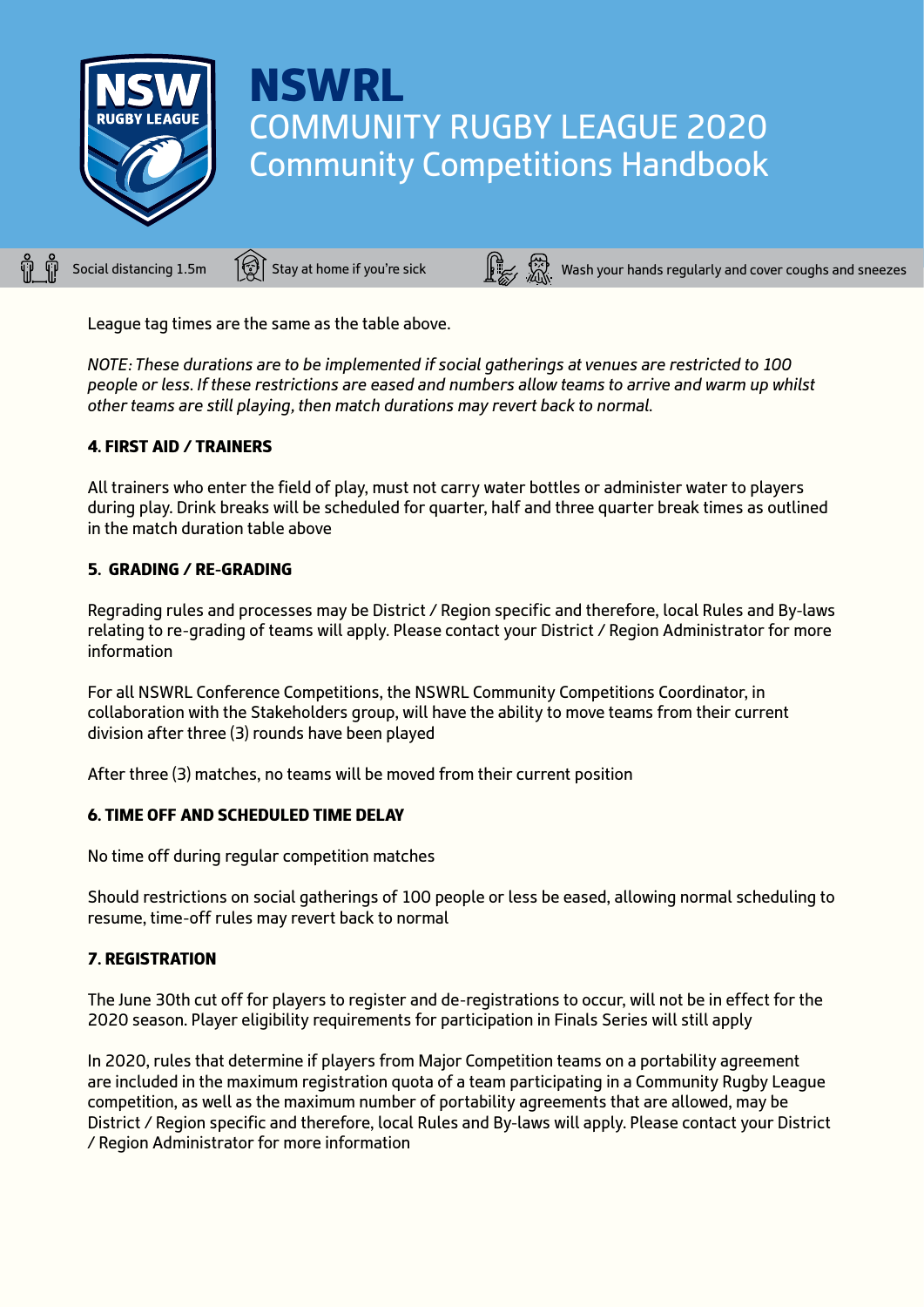

# NSWRL COMMUNITY RUGBY LEAGUE 2020 Community Competitions Handbook

Social distancing 1.5m  $\widehat{S}$  Stay at home if you're sick Wash your hands regularly and cover coughs and sneezes

For NSWRL Conference Competitions, players from a NSWRL Major Competition (Sydney Shield, Ron Massey, Jersey Flegg, Canterbury Cup or Harvey Norman Women's Premiership) on a portability agreement with a team in a NSWRL Conference Competition will be included in the maximum registration number quota up to a maximum of five (5) positions within the quota however, there are no restrictions on the number of players that can be used on a portability agreement during the regular season

# 8. PLAYER PERMITS AND REGISTRATION FEES

In 2020, where a club is inactive for the season, any player who is registered to that club, will have the ability to permit across to another club at the discretion of the Region / District Administrator

Where a player chooses to permit across to another club, any registration fees paid to the original club, must be transferred to the new club

Active Kids vouchers cannot be refunded to a participant, but they can be transferred when a participant is active and permitted to a new club

Where a player at an inactive club chooses not to participate in the 2020 season, the participant should receive a refund of any paid registration fees minus any costs incurred by the club.

*NOTE: Permits are not transfers/clearances. All approved permits will expire at the end of the 2020 season and participant registrations will automatically revert back to their original club. Any player movement for the 2021 season will be subject to the NSWRL Transfer Policy*

#### 9. PLAYER MOVEMENT (Higher Level Competitions)

Rules that determine the eligibility of Major Competition players participating in Community Rugby League competitions in 2020 may be District / Group specific and therefore, local Rules and Bylaws relating to Major Competition player movement will apply. Please contact your District / Region Administrator for more information

For 2020 NSWRL Conference Competitions, Major Competition players may only participate in Gold Division Competitions

Any clubs with a link to a NSWRL Major Competition team (Sydney Shield, Jersey Flegg, Ron Massey Cup, Canterbury Cup and Harvey Norman Women's Premiership) are only permitted to play five (5) players from that higher-level team on the one weekend in the relevant Conference Competition (no more than five (5) can participate), subject to rule 6.94

In season 2020, Major Competition players will be categorised as Category A or Category B based on matches played in 2019 and 2020 as outline below: